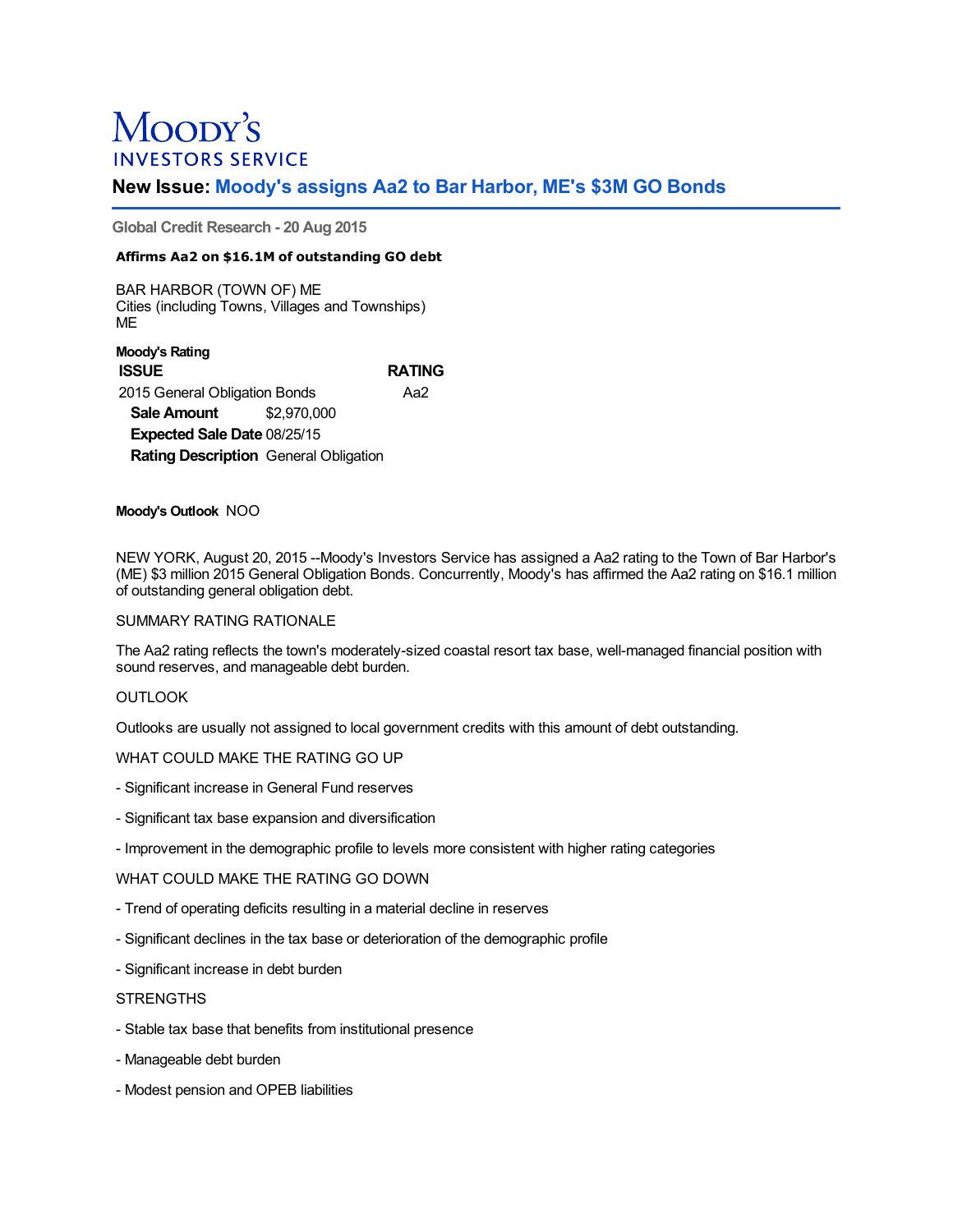## CHALLENGES

- Moderate revenue raising ability due to property tax cap
- Limited excess levy capacity
- Large tourism component to local economy

#### RECENT DEVELOPMENTS

Recent developments are incorporated in the Detailed Rating Rationale.

#### DETAILED RATING RATIONALE

## ECONOMY AND TAX BASE: COASTAL RESORT TAX BASE BENEFITS FROM INSTITUTIONAL STABILITY

Bar Harbor's \$1.4 billion tax base should experience moderate growth over the long-term given its desirable resort location and employment opportunities. Although full value declined a total of 7.1% from 2010 to 2013, reflecting housing value depreciation, values have started to stabilize and increased a modest 0.5% and 1% in fiscal years 2014 and 2015, respectively. The town's substantial full value per capita of \$268,214 reflects the significant presence of second homes (approximately one-third of residences) and a year-round population of 5,235 that swells to approximately 18,000 in the summer and fall. Income levels are enhanced by year-round stable employment opportunities and exceed state and national averages - median family income is 140% and 130% of the state and nation, respectively.

The Jackson Laboratory (A1 stable), a non-profit research center with 1,276 employees, is the town's and Hancock County's (Aa2) top employer. Additional major employers are Mount Desert Island Hospital (560 local employees), the College of the Atlantic (115 employees), and Acadia National Park (85 year-round full-time equivalents). The presence of these institutions provides year-round local economic stability, which is an important credit strength for Bar Harbor.

#### FINANCIAL OPERATIONS AND RESERVES: FINANCIAL POSITION REMAINS SOUND DESPITE FUND BALANCE DRAWS FOR CAPITAL PROJECTS

For the three fiscal years ending in 2015, the town has modestly drawn down fund balance to fund capital projects. Despite the draw downs, the financial position remains healthy and reserve levels remain adequate for the rating category. In addition, the town has a policy of maintaining a working capital reserve equal to 10% of the previous year's revenues, maintained as assigned General Fund balance. The town continues to budget annual transfers of at least \$1.7 million to the capital reserve, providing significant budgetary flexibility. Through this practice, the town has built a \$3.5 million reserve for future capital spending.

Fiscal 2014 audited results reflect a \$210,000 decline in fund balance, which decreased the available General Fund balance slightly to \$3.3 million, or a healthy 17.6% of revenues. Management indicates that fiscal 2015 operations tracked close to budget, but fund balance will decline by approximately \$380,000 due to planned capital projects and to cover a \$147,000 snow and ice deficit. As a result, the town expects available fund balance to fall to approximately 15% of revenues. The fiscal 2016 budget increased 3.2%, mostly due to education costs, new staff, and salary increases. The budget was balanced with a 3% tax levy increase and a \$110,000 fund balance appropriation for capital projects. Management indicates that fiscal 2016 is the last planned year of using fund balance for capital projects and further reviews will focus on management's ability to maintain stable reserve levels.

The town is not reliant on economically sensitive revenues, as property taxes consistently account for over 80% of annual revenues. Current year collections have remained above 96% for the past several years and the town is successful at collecting almost 100% in subsequent years. The town has limited enterprise risk after acquisition of a private water system, though current enterprises are self-supporting through water and sewer system revenues.

#### **Liquidity**

The town's fiscal 2014 General Fund cash position was \$8.8 million, or 46.5% of revenues. Of this amount, \$4.6 million is due to the Capital Projects Fund for future projects.

#### DEBT AND PENSIONS: MANAGEABLE DEBT AND PENSION BURDEN

Bar Harbor's modest overall debt burden (0.8% of full value) will remain manageable given limited future borrowing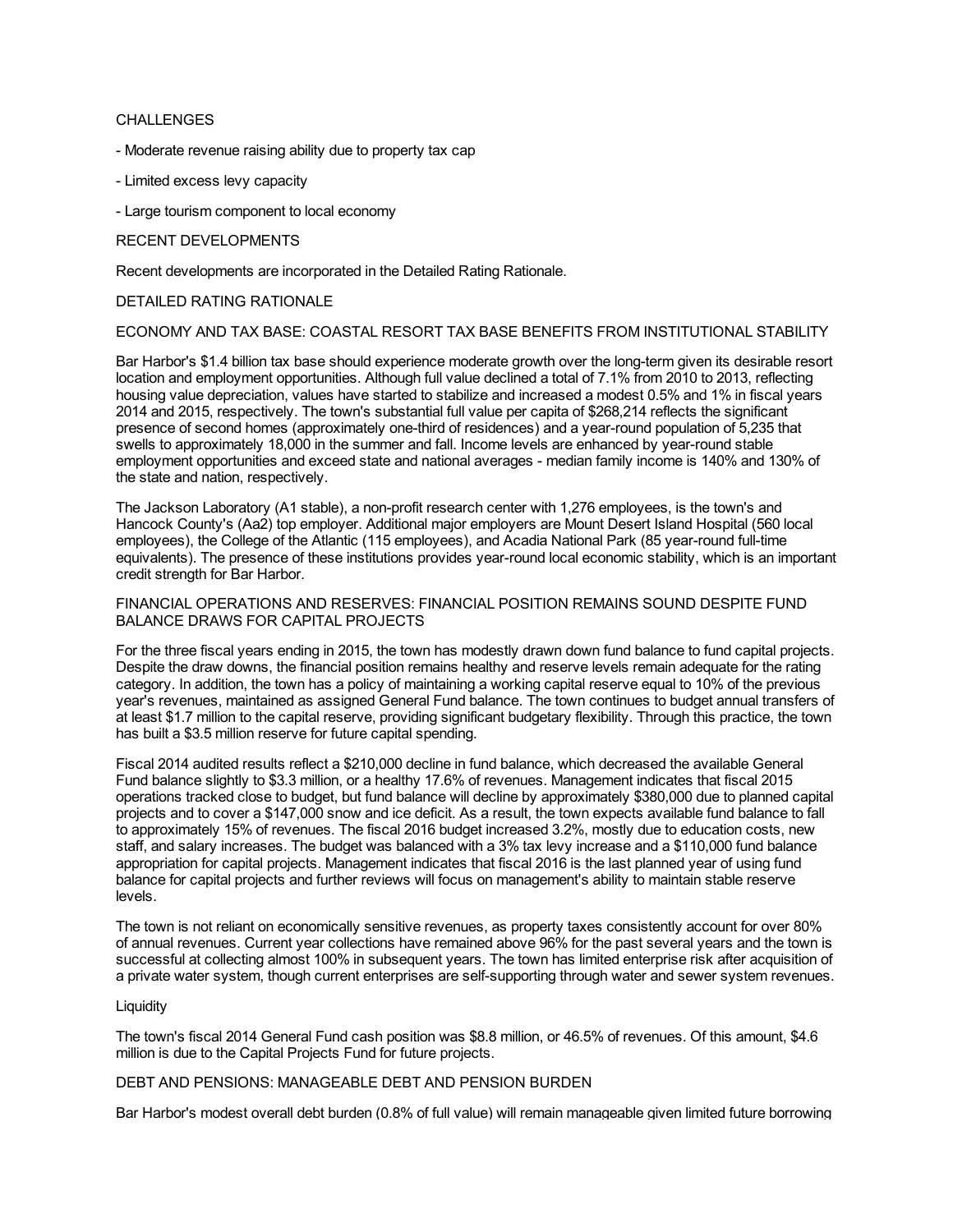$\mathcal{B}(\mathcal{A})$  modest overall debt burden (0.8% of function  $\mathcal{B}(\mathcal{A})$  remain manageable given limited function  $\mathcal{B}(\mathcal{A})$ plans and favorable amortization of principal. The town's five year million Capital Improvement Plan totals \$12.8 million through 2020. While the majority of projects will be financed pay-as-you-go from the General Fund and reserves in the Capital Projects Fund, \$5.3 million will be financed with future bond proceeds. Projects to be financed with debt include renovations to the transfer station and recycling facility, as well as road construction.

#### Debt Structure

All debt is fixed rate. Amortization of principal is slightly below average, with 63.3% repaid within ten years, in line with the town's policy to retire at least 60% of outstanding debt within ten years. Fiscal 2014 debt service, net of self-supporting enterprise debt, accounted for a manageable 3% of expenditures.

#### Debt-Related Derivatives

Bar Harbor has no derivatives.

#### Pensions and OPEB

The town participates in the Maine Public Employees Retirement System Consolidated Plan for Participating Districts, a multi-employer defined benefit retirement plan sponsored by the State of Maine (Aa2 stable). The town funds its annual required contribution, which was less than 1% of 2014 expenditures. The town's combined adjusted net pension liability, under Moody's methodology for adjusting reported pension data, is \$4.1 million, or a manageable 0.23 times General Fund revenues. Moody's uses the adjusted net pension liability to improve comparability of reported pension liabilities. The adjustments are not intended to replace the town's reported liability information, but to improve comparability with other rated entities. We determined the town's share of liability for the state-run plans in proportion to its contributions to the plans. The town's unfunded OPEB liability is a modest \$449,000.

## MANAGEMENT AND GOVERNANCE

Maine cities and towns have an institutional framework score of "Aa", or strong. Revenues are generally predictable as cities and towns rely mostly on property tax revenue to fund operations. Property taxes are subject to the state property tax cap known as LD 1, but cities and towns have the ability to exceed the cap by a majority vote of the legislative body or voter approval. Expenditures are stable and predictable and can be cut as needed.

## KEY STATISTICS

Fiscal 2015 Full Valuation: \$1.4 billion

Fiscal 2015 Full Valuation per Capita: \$268,214

Median Family Income as % of U.S.: 129.5%

Fiscal 2014 Available Operating Fund Balance as % of Revenues: 17.6%

5-Year Dollar Change in Available General Fund Balance as % of Revenues: 5.8%

Fiscal 2014 Cash Balance as % of Revenues: 46.5%

5-Year Dollar Change in Cash Balance as % of Revenues: 21.8%

Institutional Framework: Aa

5-Year Average Operating Revenues / Operating Expenditures: 1.01x

Net Direct Debt as % of Full Value: 0.8%

Net Direct Debt / Operating Revenues: 0.6x

3-Year Average ANPL as % of Full Value: 0.3%

3-Year Average ANPL / Operating Revenues: 0.2x

OBLIGOR PROFILE

Bar Harbor has a year-round population of 5,200 and is located on the coast of Maine in the southern section of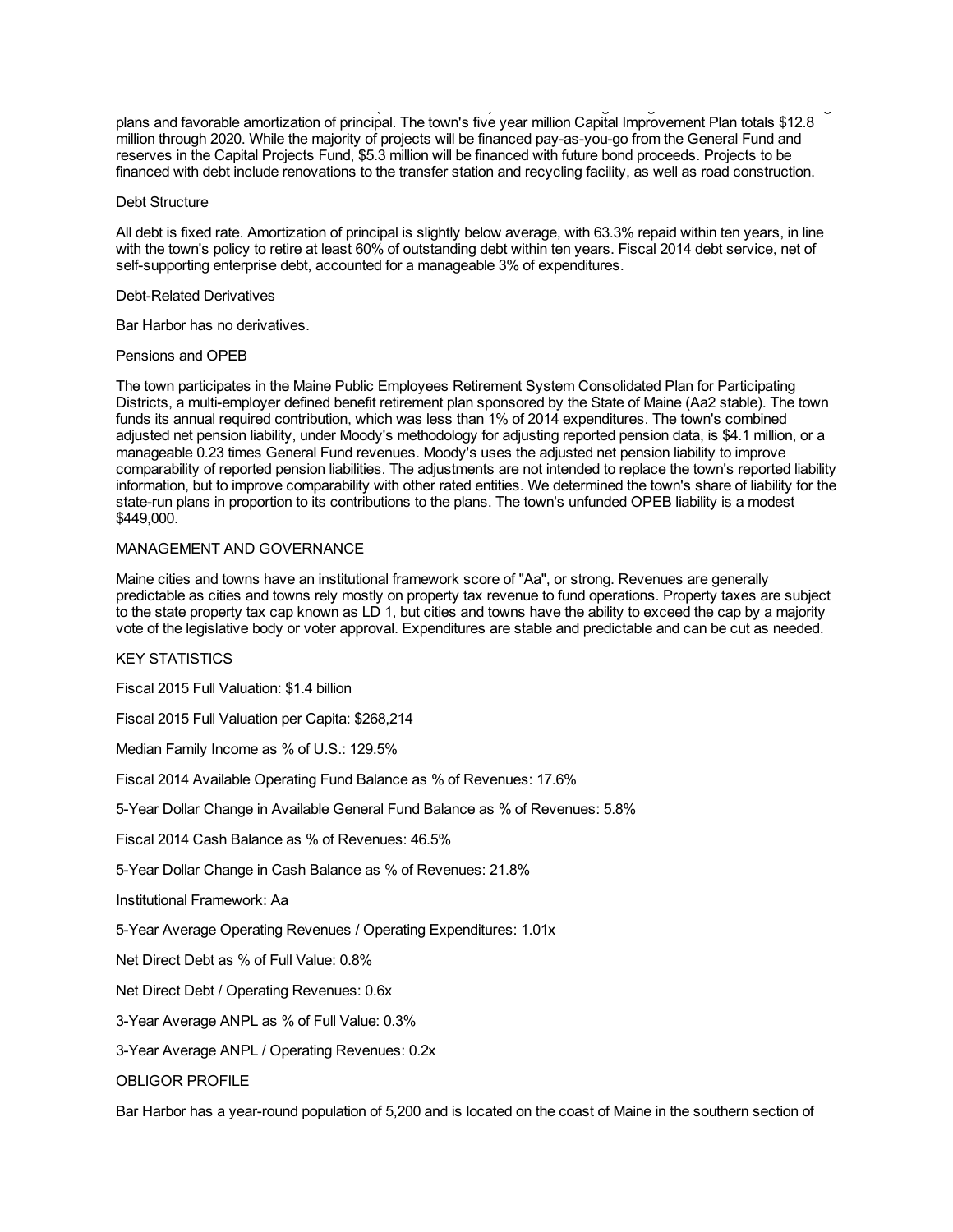the County of Hancock (Aa2), approximately 45 miles southeast of the City of Bangor (Aa2).

## LEGAL SECURITY

Debt service on the bonds is secured by the town's general obligation limited tax pledge as debt service is subject to the state's property tax limitation known as LD-1.

## USE OF PROCEEDS

Bond proceeds in the amount of \$2.1 million will finance water main improvements and renovations to the public safety building. The remaining proceeds will refund the outstanding Series 2005 bonds for estimated NPV savings of \$76,000, equal to 8.7% of refunded principal, with no extension of final maturity.

## RATING METHODOLOGY

The principal methodology used in this rating was US Local Government General Obligation Debt published in January 2014. Please see the Credit Policy page on www.moodys.com for a copy of this methodology.

## REGULATORY DISCLOSURES

For ratings issued on a program, series or category/class of debt, this announcement provides certain regulatory disclosures in relation to each rating of a subsequently issued bond or note of the same series or category/class of debt or pursuant to a program for which the ratings are derived exclusively from existing ratings in accordance with Moody's rating practices. For ratings issued on a support provider, this announcement provides certain regulatory disclosures in relation to the rating action on the support provider and in relation to each particular rating action for securities that derive their credit ratings from the support provider's credit rating. For provisional ratings, this announcement provides certain regulatory disclosures in relation to the provisional rating assigned, and in relation to a definitive rating that may be assigned subsequent to the final issuance of the debt, in each case where the transaction structure and terms have not changed prior to the assignment of the definitive rating in a manner that would have affected the rating. For further information please see the ratings tab on the issuer/entity page for the respective issuer on www.moodys.com.

The following information supplements Disclosure 10 ("Information Relating to Conflicts of Interest as required by Paragraph (a)(1)(ii)(J) of SEC Rule 17g-7") in the regulatory disclosures made at the ratings tab on the issuer/entity page on www.moodys.com for each credit rating:

Moody's was not paid for services other than determining a credit rating in the most recently ended fiscal year by the person that paid Moody's to determine this credit rating.

Regulatory disclosures contained in this press release apply to the credit rating and, if applicable, the related rating outlook or rating review.

Please see www.moodys.com for any updates on changes to the lead rating analyst and to the Moody's legal entity that has issued the rating.

Please see the ratings tab on the issuer/entity page on www.moodys.com for additional regulatory disclosures for each credit rating.

#### **Analysts**

Heather Guss Lead Analyst Public Finance Group Moody's Investors Service

Geordie Thompson Additional Contact Public Finance Group Moody's Investors Service

## **Contacts**

Journalists: (212) 553-0376 Research Clients: (212) 553-1653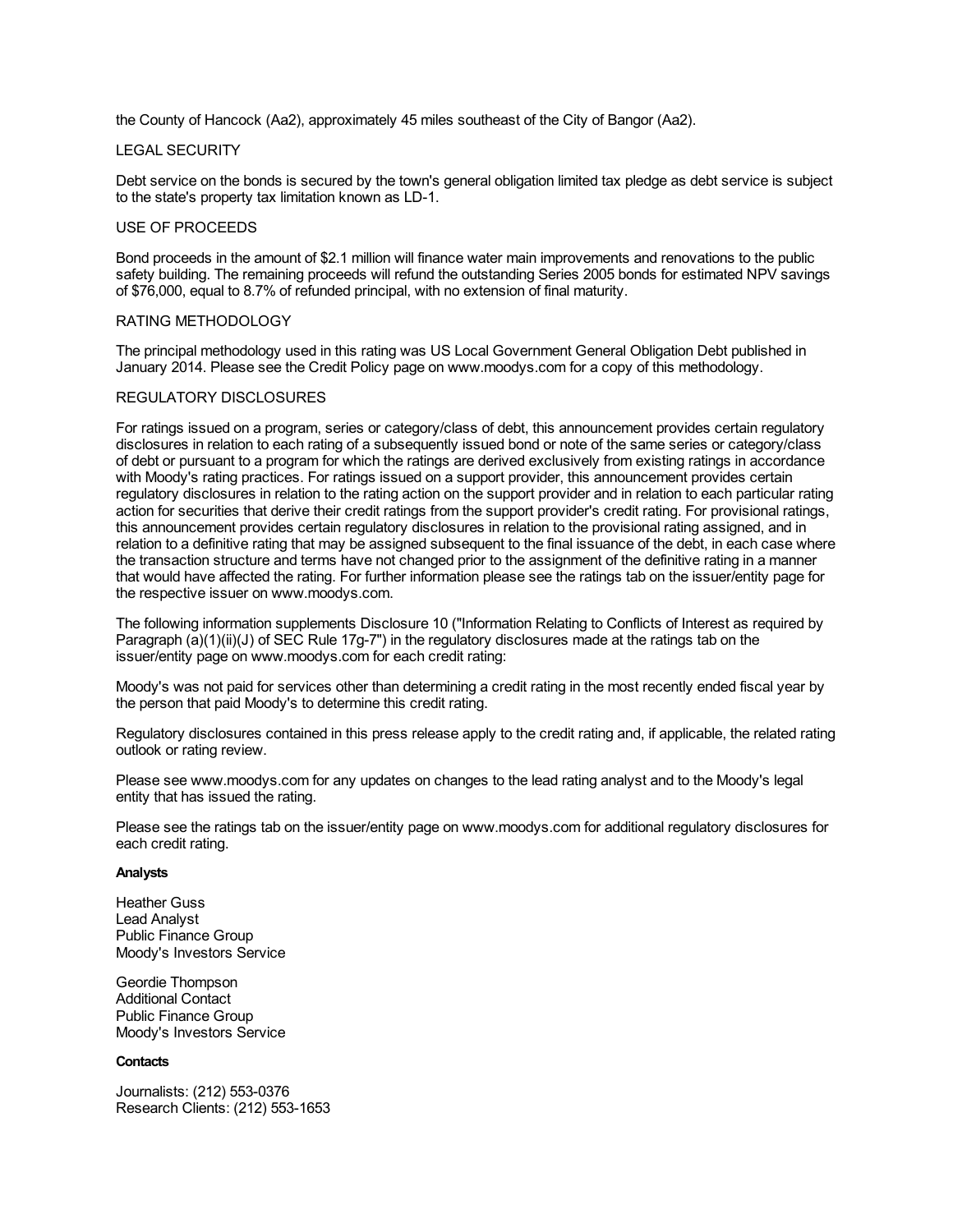Moody's Investors Service, Inc. 250 Greenwich Street New York, NY 10007 USA



© 2015 Moody's Corporation, Moody's Investors Service, Inc., Moody's Analytics, Inc. and/or their licensors and affiliates (collectively, "MOODY'S"). All rights reserved.

CREDIT RATINGS ISSUED BY MOODY'S INVESTORS SERVICE, INC. AND ITS RATINGS AFFILIATES ("MIS") ARE MOODY'S CURRENT OPINIONS OF THE RELATIVE FUTURE CREDIT RISK OF ENTITIES, CREDIT COMMITMENTS, OR DEBT OR DEBT-LIKE SECURITIES, AND CREDIT RATINGS AND RESEARCH PUBLICATIONS PUBLISHED BY MOODY'S ("MOODY'S PUBLICATIONS") MAY INCLUDE MOODY'S CURRENT OPINIONS OF THE RELATIVE FUTURE CREDIT RISK OF ENTITIES, CREDIT COMMITMENTS, OR DEBT OR DEBT-LIKE SECURITIES. MOODY'S DEFINES CREDIT RISK AS THE RISK THAT AN ENTITY MAY NOT MEET ITS CONTRACTUAL, FINANCIAL OBLIGATIONS AS THEY COME DUE AND ANY ESTIMATED FINANCIAL LOSS IN THE EVENT OF DEFAULT. CREDIT RATINGS DO NOT ADDRESS ANY OTHER RISK, INCLUDING BUT NOT LIMITED TO: LIQUIDITY RISK, MARKET VALUE RISK, OR PRICE VOLATILITY. CREDIT RATINGS AND MOODY'S OPINIONS INCLUDED IN MOODY'S PUBLICATIONS ARE NOT STATEMENTS OF CURRENT OR HISTORICAL FACT. MOODY'S PUBLICATIONS MAY ALSO INCLUDE QUANTITATIVE MODEL-BASED ESTIMATES OF CREDIT RISK AND RELATED OPINIONS OR COMMENTARY PUBLISHED BY MOODY'S ANALYTICS, INC. CREDIT RATINGS AND MOODY'S PUBLICATIONS DO NOT CONSTITUTE OR PROVIDE INVESTMENT OR FINANCIAL ADVICE, AND CREDIT RATINGS AND MOODY'S PUBLICATIONS ARE NOT AND DO NOT PROVIDE RECOMMENDATIONS TO PURCHASE, SELL, OR HOLD PARTICULAR SECURITIES. NEITHER CREDIT RATINGS NOR MOODY'S PUBLICATIONS COMMENT ON THE SUITABILITY OF AN INVESTMENT FOR ANY PARTICULAR INVESTOR. MOODY'S ISSUES ITS CREDIT RATINGS AND PUBLISHES MOODY'S PUBLICATIONS WITH THE EXPECTATION AND UNDERSTANDING THAT EACH INVESTOR WILL, WITH DUE CARE, MAKE ITS OWN STUDY AND EVALUATION OF EACH SECURITY THAT IS UNDER CONSIDERATION FOR PURCHASE, HOLDING, OR SALE.

MOODY'S CREDIT RATINGS AND MOODY'S PUBLICATIONS ARE NOT INTENDED FOR USE BY RETAIL INVESTORS AND IT WOULD BE RECKLESS FOR RETAIL INVESTORS TO CONSIDER MOODY'S CREDIT RATINGS OR MOODY'S PUBLICATIONS IN MAKING ANY INVESTMENT DECISION. IF IN DOUBT YOU SHOULD CONTACT YOUR FINANCIAL OR OTHER PROFESSIONAL ADVISER.

ALL INFORMATION CONTAINED HEREIN IS PROTECTED BY LAW, INCLUDING BUT NOT LIMITED TO, COPYRIGHT LAW, AND NONE OF SUCH INFORMATION MAY BE COPIED OR OTHERWISE REPRODUCED, REPACKAGED, FURTHER TRANSMITTED, TRANSFERRED, DISSEMINATED, REDISTRIBUTED OR RESOLD, OR STORED FOR SUBSEQUENT USE FOR ANY SUCH PURPOSE, IN WHOLE OR IN PART, IN ANY FORM OR MANNER OR BY ANY MEANS WHATSOEVER, BY ANY PERSON WITHOUT MOODY'S PRIOR WRITTEN CONSENT.

All information contained herein is obtained by MOODY'S from sources believed by it to be accurate and reliable. Because of the possibility of human or mechanical error as well as other factors, however, all information contained herein is provided "AS IS" without warranty of any kind. MOODY'S adopts all necessary measures so that the information it uses in assigning a credit rating is of sufficient quality and from sources MOODY'S considers to be reliable including, when appropriate, independent third-party sources. However, MOODY'S is not an auditor and cannot in every instance independently verify or validate information received in the rating process or in preparing the Moody's Publications.

To the extent permitted by law, MOODY'S and its directors, officers, employees, agents, representatives, licensors and suppliers disclaim liability to any person or entity for any indirect, special, consequential, or incidental losses or damages whatsoever arising from or in connection with the information contained herein or the use of or inability to use any such information, even if MOODY'S or any of its directors, officers, employees, agents, representatives, licensors or suppliers is advised in advance of the possibility of such losses or damages, including but not limited